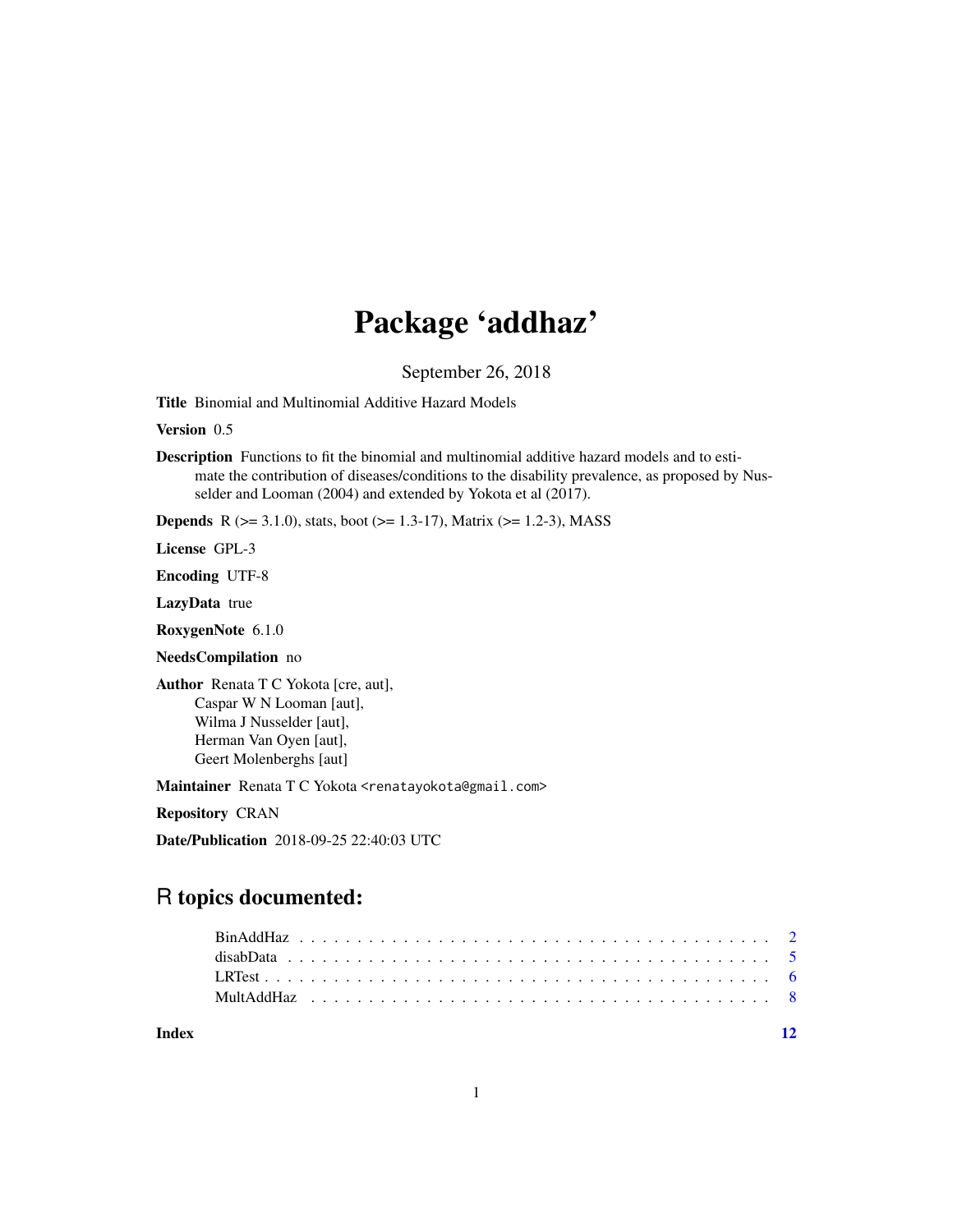#### Description

This function fits binomial additive hazard models subject to linear inequality constraints using the function constrOptim in the stats package for binary outcomes. Additionally, it calculates the cause-specific contributions to the disability prevalence based on the attribution method, as proposed by Nusselder and Looman (2004).

#### Usage

```
BinAddHaz(formula, data, subset, weights, na.action, model = TRUE,
          contrasts = NULL, start, attrib = TRUE,
          attrib.var, collapse.background = FALSE, attrib.disease = FALSE,
          type.attrib = "abs", seed, bootstrap = FALSE, conf.level = 0.95,
          nbootstrap, parallel = FALSE, type.parallel = "snow", ncpus = 4,...)
```
#### Arguments

| formula    | a formula expression of the form response ~ predictors, similar to other regres-<br>sion models. In case of attrib = TRUE, the first predictor in the formula should<br>be the attrib. var. See example.                                                                                                              |
|------------|-----------------------------------------------------------------------------------------------------------------------------------------------------------------------------------------------------------------------------------------------------------------------------------------------------------------------|
| data       | an optional data frame or matrix containing the variables in the model. If not<br>found in data, the variables are taken from environment(formula), typically the<br>environment from which BinAddHaz is called.                                                                                                      |
| subset     | an optional vector specifying a subset of observations to be used in the fitting<br>process. All observations are included by default.                                                                                                                                                                                |
| weights    | an optional vector of survey weights to be used in the fitting process.                                                                                                                                                                                                                                               |
| na.action  | a function which indicates what should happen when the data contain NAs. The<br>default is set by the na. action setting of options, and is na. fail if that is unset.<br>The 'factory-fresh' default is na.omit.                                                                                                     |
| model      | logical. If TRUE, the model frame is included as a component of the returned<br>object.                                                                                                                                                                                                                               |
| contrasts  | an optional list to be used for some or all of the factors appearing as variables in<br>the model formula.                                                                                                                                                                                                            |
| start      | an optional vector of starting values. If not provided by the user, it is automati-<br>cally generated using $glm$ , $family = poisson$ .                                                                                                                                                                             |
| attrib     | logical. Should the attribution of disability to chronic diseases/conditions be<br>estimated? Default is TRUE.                                                                                                                                                                                                        |
| attrib.var | character indicating the name of the attribution variable to be used if attrib = TRUE.<br>If missing, the attribution results will not be stratified by the levels of the attri-<br>bution variable. The attribution variable must be the first variable included in<br>the linear predictor in formula. See example. |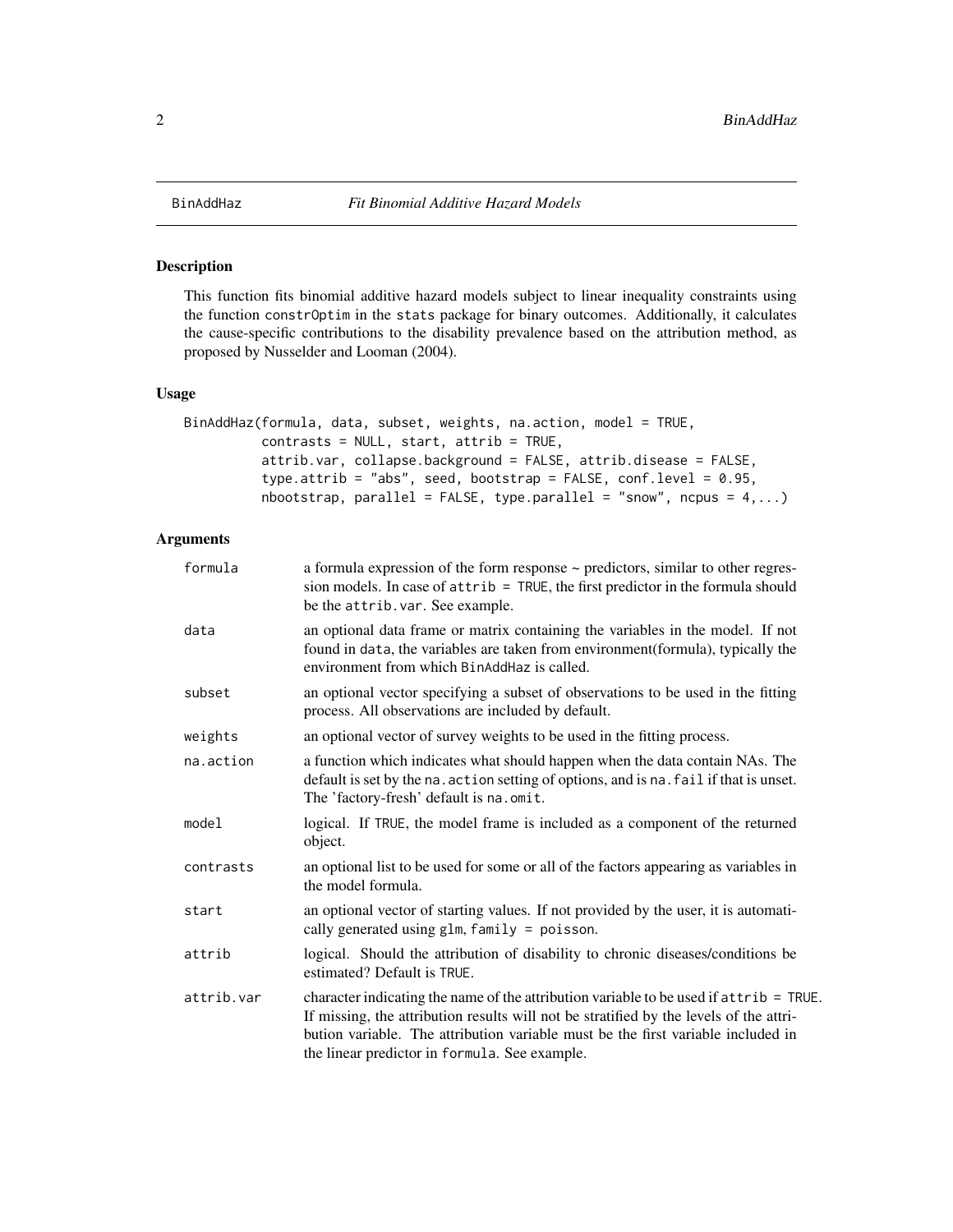#### BinAddHaz 3

collapse.background logical. Should the background be collapsed across the levels of the attrib.var? If FALSE, the background will be estimated for each level of the attrib.var. If TRUE, only one background will be estimated. If TRUE, attrib.var must be specified. Default is FALSE. attrib.disease logical. Should the attribution of diseases be stratified by the levels of the attribution variable? If FALSE, the attribution of diseases will not be stratified by the levels of the attrib.var. If TRUE, the attribution of diseases will be estimated for each level of the attrib.var. If TRUE, interaction between diseases and the attribution variable must be provided in the formula. Default is FALSE. type.attrib type of attribution to be estimated. The options are "abs" for absolute contribution, "rel" for relative contribution, or "both" for both absolute and relative contributions. Default is "abs". seed an optional integer indicating the random seed. bootstrap logical. Should bootstrap percentile confidence intervals be estimated for the model parameters and attributions? Default is FALSE. See details. conf. level scalar containing the confidence level of the bootstrap percentile confidence intervals. Default is 0.95. nbootstrap integer. Number of bootstrap replicates. parallel logical. Should parallel calculations be used to obtain the bootstrap percentile confidence intervals? Only valid if bootstrap = TRUE. Default is FALSE. type.parallel type of parallel operation to be used (if parallel = TRUE), with options: "multicore" and "snow". Default is "snow". See details. ncpus integer. Number of processes to be used in the parallel operation: typically one would choose this to be the number of available CPUs. Default is 4. ... other arguments passed to or from the other functions.

#### Details

The model is a generalized linear model with a non-canonical link function, which requires a restriction on the linear predictor ( $\eta > 0$ ) to produce valid probabilities. This restriction is implemented in the optimization procedure, with an adaptive barrier algorithm, using the function constrOptim in the stats package.

The variance-covariance matrix is based on the observed information matrix.

This version of the package only allows the calculation of non-parametric bootstrap percentile confidence intervals (CI). Also, the function gives the user the option to do parallel calculation of the bootstrap CI. The snow parallel option is available for all operating systems (Windows, Linux, and Mac OS) while the multicore option is only available for Linux and Mac OS systems. These two calculations are done by calling the boot function in the boot package. For more details, see the documentation of the boot package.

More information about the binomial additive hazard model and the calculation of the contribution of chronic conditions to the disability prevalence can be found in the references.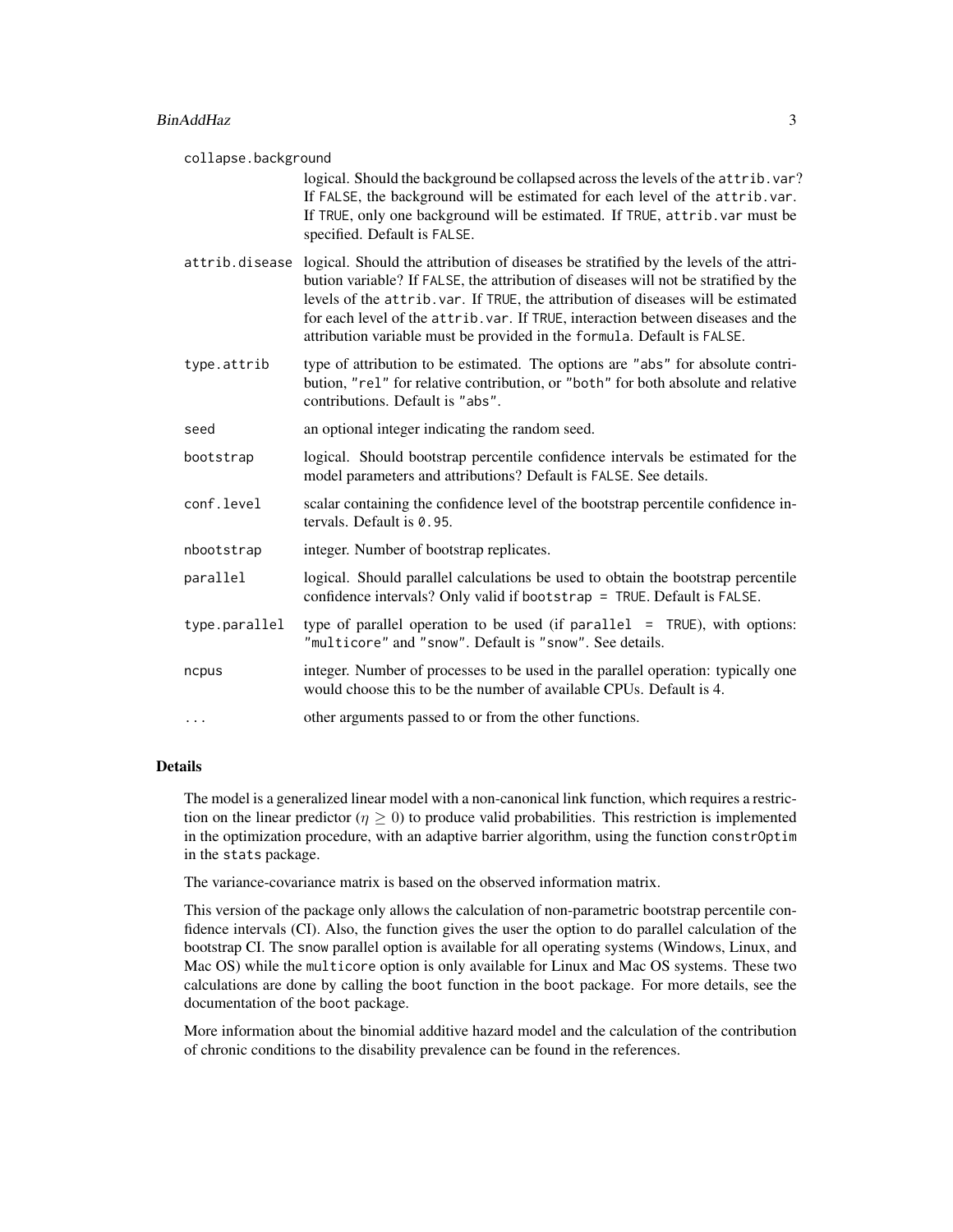#### Value

A list with arguments:

| coefficients  | numerical vector with the regression coefficients.                                                                                                                                                                                                                                                                                                              |
|---------------|-----------------------------------------------------------------------------------------------------------------------------------------------------------------------------------------------------------------------------------------------------------------------------------------------------------------------------------------------------------------|
| ci            | confidence intervals calculated via bootstraping (if bootstrap = TRUE) or as<br>the inverse of the observed information matrix.                                                                                                                                                                                                                                 |
| resDeviance   | residual deviance.                                                                                                                                                                                                                                                                                                                                              |
| df            | degrees of freedom.                                                                                                                                                                                                                                                                                                                                             |
| pvalue        | numerical vector of p-values based on the Wald test. Only provided if bootstrap = FALSE.                                                                                                                                                                                                                                                                        |
| stdError      | numerical vector with the standard errors for the parameter estimates based on<br>the inverse of the observed information matrix. Only provided if bootstrap = FALSE.                                                                                                                                                                                           |
| <b>VCOV</b>   | variance-covariance (inverse of the observed information matrix). Only pro-<br>vided if bootstrap = $FALSE.$                                                                                                                                                                                                                                                    |
| contribution  | for type. $attribute = "abs"$ or "rel", a matrix is provided. For type. $attribute = "both",$<br>a list with two matrices ("abs" and "rel") is provided. This represents the con-<br>tribution of each predictor in the model (usually diseases) to the disability preva-<br>lence. Percentile bootstrap confidence intervals are provided if bootstrap = TRUE. |
| bootsRep      | matrix with the bootstrap replicates of the regression coefficients and contribu-<br>tions (if $attribute = TRUE$ ). If $attribute = FALSE$ , it returns a logical, $FALSE$ .                                                                                                                                                                                   |
| conf.level    | confidence level of the bootstrap CI. Only provided if bootstrap = TRUE.                                                                                                                                                                                                                                                                                        |
| bootstrap     | logical. Was bootstrap CI requested?                                                                                                                                                                                                                                                                                                                            |
| fitted.values | the fitted mean values, obtained by transforming the linear predictor by the in-<br>verse of the link function.                                                                                                                                                                                                                                                 |
| residuals     | difference between the observed response and the fitted values.                                                                                                                                                                                                                                                                                                 |
| call          | the matched call.                                                                                                                                                                                                                                                                                                                                               |
|               |                                                                                                                                                                                                                                                                                                                                                                 |

#### Author(s)

Renata T C Yokota. This function is based on the R code developed by Caspar W N Looman and Wilma J Nusselder for non R-users, with modifications. Original R code is available upon request to Wilma J Nusselder (w.nusselder@erasmusmc.nl).

#### References

Nusselder, W.J., Looman, C.W.N. (2004). Decomposition of differences in health expectancy by cause. Demography, 41(2), 315-334.

Nusselder, W.J., Looman, C.W.N. (2010). WP7: Decomposition tools: technical report on attribution tool. European Health Expectancy Monitoring Unit (EHEMU). Available at <[http:](http://www.eurohex.eu/pdf/Reports_2010/2010TR7.2_TR%20on%20attribution%20tool.pdf) [//www.eurohex.eu/pdf/Reports\\_2010/2010TR7.2\\_TR%20on%20attribution%20tool.pdf](http://www.eurohex.eu/pdf/Reports_2010/2010TR7.2_TR%20on%20attribution%20tool.pdf)>.

Yokota, R.T.C., Van Oyen, H., Looman, C.W.N., Nusselder, W.J., Otava, M., Kifle, Y.W., Molenberghs, G. (2017). Multinomial additive hazard model to assess the disability burden using crosssectional data. Biometrical Journal, 59(5), 901-917.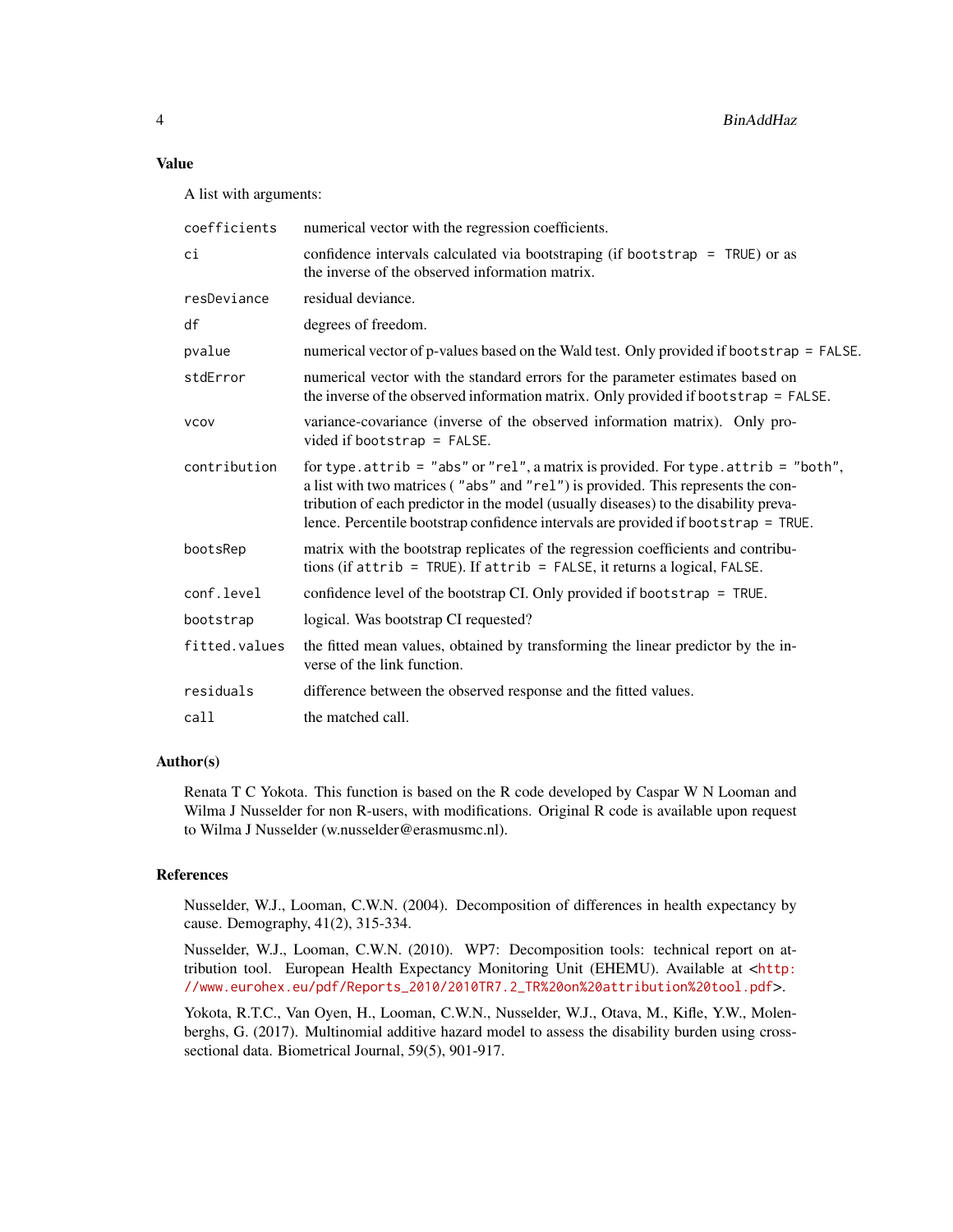#### <span id="page-4-0"></span>disabData 5

#### See Also

**[MultAddHaz](#page-7-1)** 

#### Examples

data(disabData)

## Model without bootstrap CI and no attribution

```
fit1 <- BinAddHaz(dis.bin \sim diab + arth + stro, data = disabData, weights = wgt,
                  attrib = FALSE)summary(fit1)
```

```
## Model with bootstrap CI and attribution without stratification, no parallel calculation
 # Warning message due to the low number of bootstrap replicates
## Not run:
 fit2 <- BinAddHaz(dis.bin ~ diab + arth + stro , data = disabData, weights = wgt,
                    attrib = TRUE, collapse.background = FALSE, attrib.disease = FALSE,
                  type.attrib = "both", seed = 111, bootstrap = TRUE, conf.level = 0.95,
                    nbootstrap = 5)
 summary(fit2)
 ## Model with bootstrap CI and attribution of diseases and background stratified by
 ## age, with parallel calculation of bootstrap CI
 # Warning message due to the low number of bootstrap replicates
 diseases <- as.matrix(disabData[,c("diab", "arth", "stro")])
 fit3 <- BinAddHaz(dis.bin ~ factor(age) -1 + diseases:factor(age), data = disabData,
                    weights = wgt, attrib = TRUE, attrib. var = age,
                collapse.background = FALSE, attrib.disease = TRUE, type.attrib = "both",
                    seed = 111, bootstrap = TRUE, conf.level = 0.95, nbootstrap = 10,
                    parallel = TRUE, type.parallel = "snow", ncpus = 4)
 summary(fit3)
## End(Not run)
```
disabData *Example of disability data*

#### Description

The disabData is a subset of the data from the 2013 National Health Survey in Brazil ("Pesquisa Nacional de Saude, 2013"). The data are restricted to women aged 60 years or older, resulting in 6294 individuals.

#### Usage

data(disabData)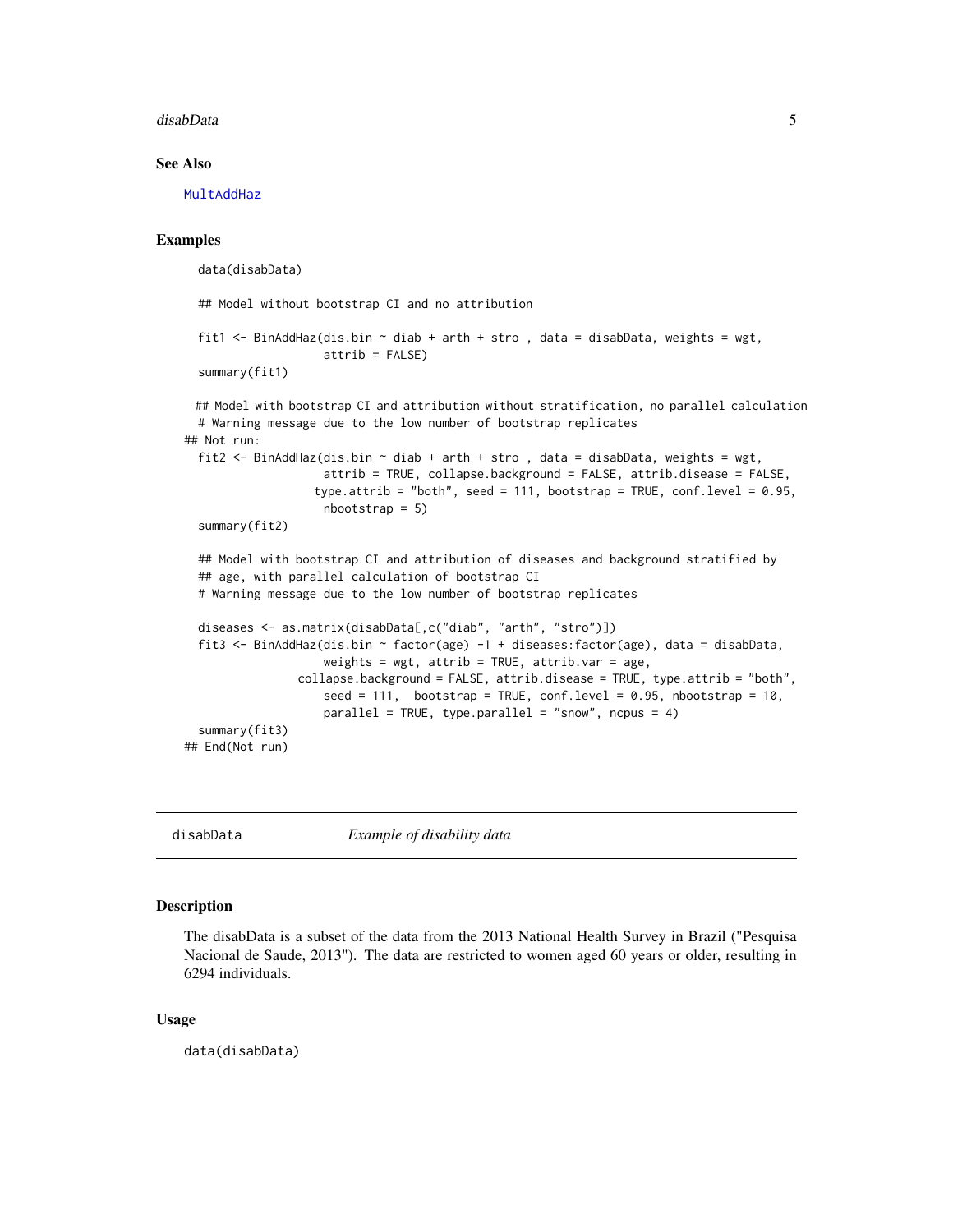#### <span id="page-5-0"></span>Format

This dataset has information about disability and chronic conditions. The disability outcomes were defined as limitations on instrumental activities of daily living (IADL). Individuals with missing data were excluded. The data frame contains 7 variables:

- dis.bin: disability as a binary variable, with 2 categories: 0 (no disability), 1 (disability).
- dis.mult: disability as a multinomial variable, with 3 categories: 0 (no disability), 1 (mild disability), and 2 (severe disability).
- wgt: survey weights.
- age: binary variable for age: 0 (60-79 years) or 1 (80+ years).
- diab: binary variable for diabetes: 0 (no) or 1 (yes).
- arth: binary variable for arthritis: 0 (no) or 1 (yes).
- stro: binary variable for stroke: 0 (no) or 1 (yes).

#### Source

The data were obtained from the National Health Survey 2013, Brazil. For more information about the survey, see references.

#### References

Szwarcwald, C.L., Malta, D.C., Pereira, C.A., Vieira, M.L., Conde, W.L., Souza Junior, P.R., et al. (2013). National Health Survey in Brazil: design and methodology of application. Cien Saude Colet., 19(2): 333:42 [Article in Portuguese].

Instituto Brasileiro de Geografia e Estatistica (IBGE). Pesquisa Nacional de Saude 2013. Available at <<http://www.ibge.gov.br/home/estatistica/populacao/pns/2013/>>.

#### Examples

```
data(disabData)
str(disabData)
```
LRTest *Perform likelihood ratio test*

#### Description

This function performs the likelihood ratio test to compare two nested binomial or multinomial additive hazard models. It can be used for model selection.

#### Usage

LRTest(model1, model2)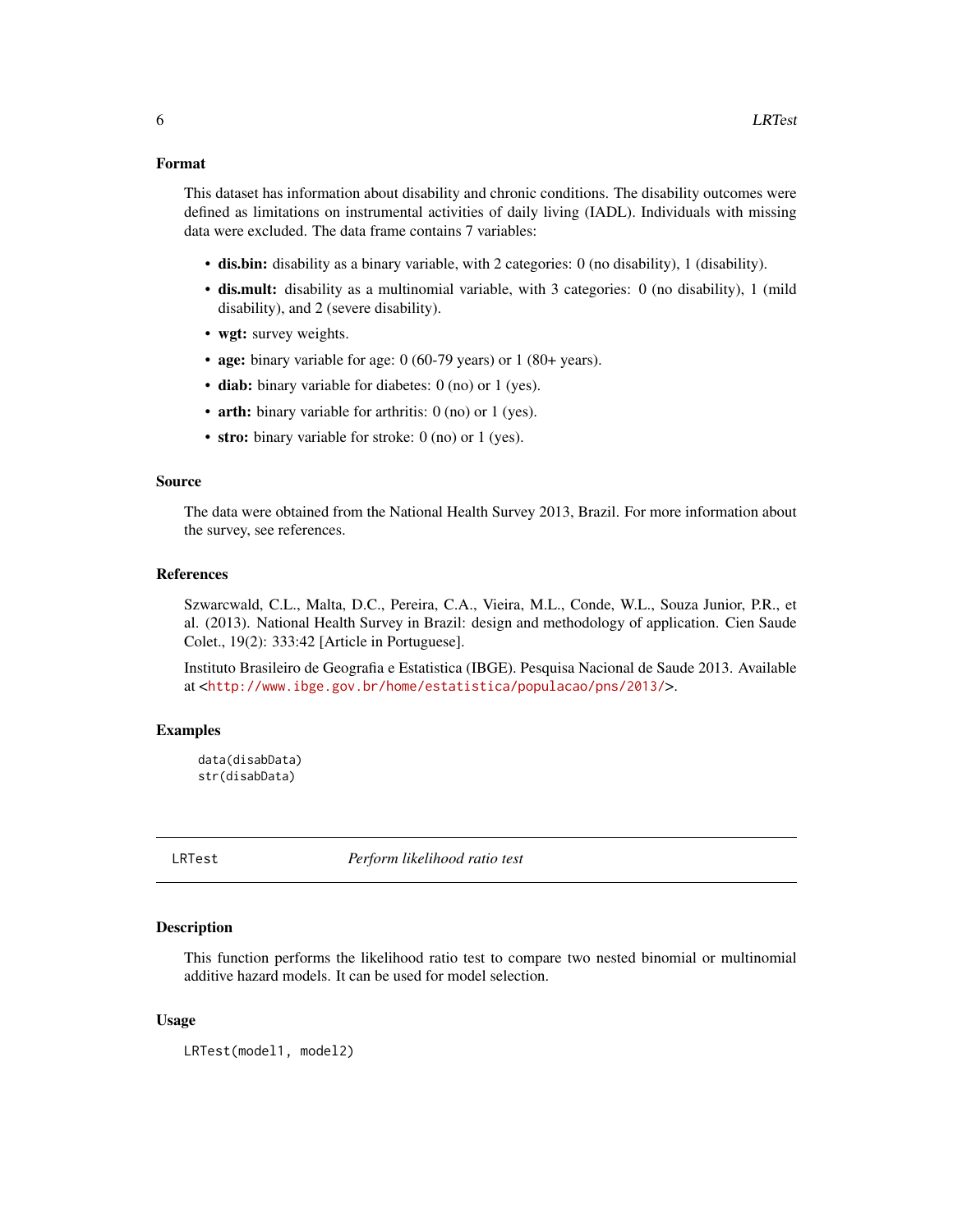#### **LRTest** 7

#### Arguments

model1, model2 objects of class "binaddhazmod" or "multaddhazmod" to be compared. See example.

#### Details

The likelihood ratio test is defined as -2\*log(likelihood model 1/likelihood model 2).The resulting test statistic is assumed to follow a chi-squared distribution, with degrees of freedom (df) equal to the difference of the df between the models. If the test is statistically significant, the model with more variables fits the data significantly better than the model with less variables.

#### Value

A data frame with columns:

| Res.df   | degrees of freedom for each model.                                                                                              |
|----------|---------------------------------------------------------------------------------------------------------------------------------|
| Res.dev  | 2*log-likelihood of each model.                                                                                                 |
| df       | difference in the degrees of freedom between models 1 and 2.                                                                    |
| Deviance | difference between the $2*log$ -likelihood of models 1 and 2, representing the<br>value of the likelihood ratio test statistic. |
| Pr(>Chi) | p-value, based on the chi-squared distribution.                                                                                 |

#### Examples

data(disabData)

## Comparing two binomial models fit1 <- BinAddHaz(dis.bin  $\sim$  diab + arth + stro, data = disabData, weights = wgt,  $atrib = FALSE$ ) diseases <- as.matrix(disabData[,c("diab", "arth", "stro")]) fit2 <- BinAddHaz(dis.bin ~ factor(age) -1 + diseases:factor(age), data = disabData, weights =  $wgt$ , attrib =  $FALSE$ ) LRTest(fit2, fit1) ## Comparing two multinomial models ## Not run: fit3 <- MultAddHaz(dis.mult  $\sim$  diab + arth + stro, data = disabData, weights = wgt, attrib = FALSE) fit4 <- MultAddHaz(dis.mult ~ factor(age) -1 + diseases: factor(age), data = disabData, weights = wgt, attrib = FALSE) LRTest(fit4, fit3) ## End(Not run)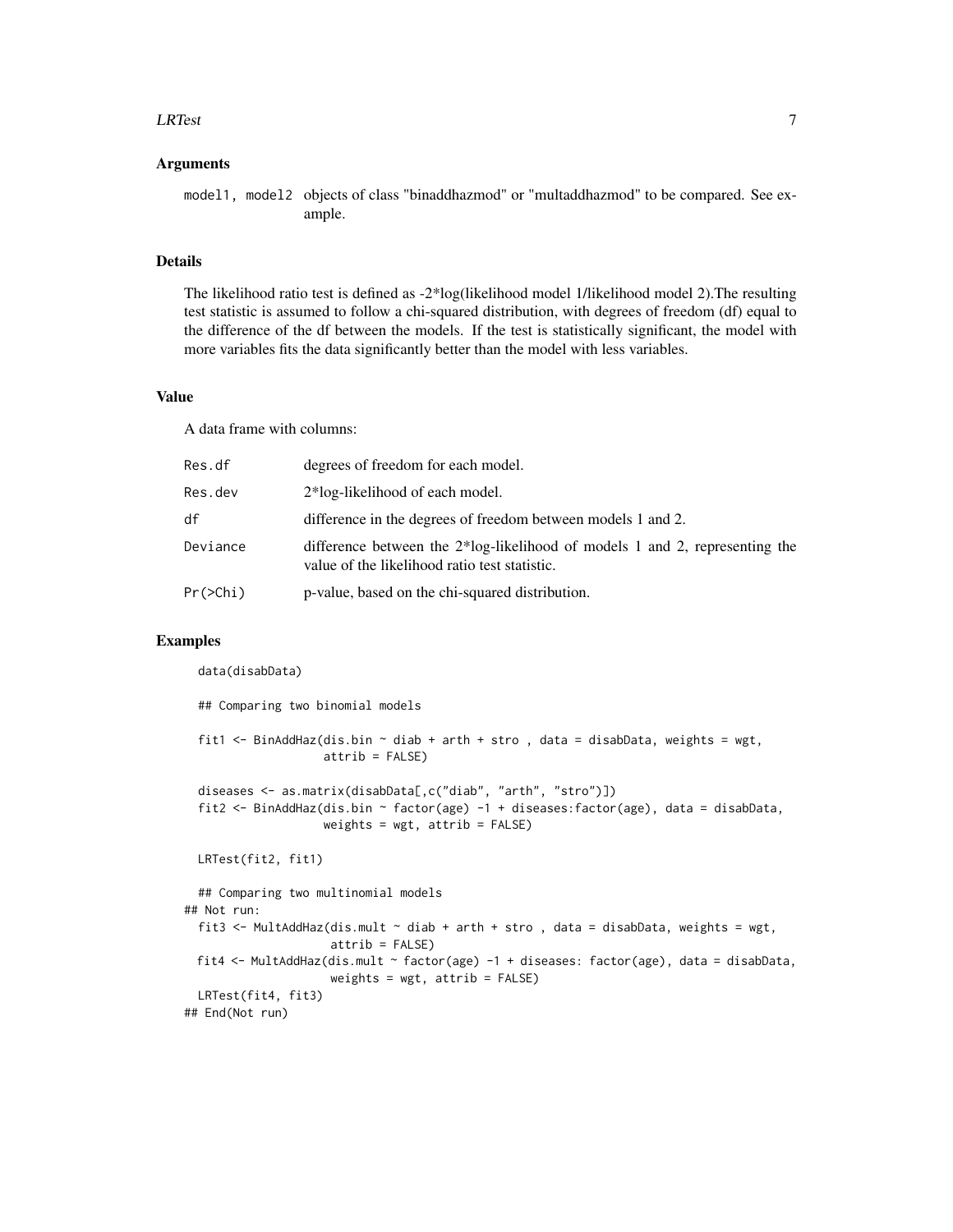#### <span id="page-7-1"></span><span id="page-7-0"></span>Description

This function fits multinomial additive hazard models subject to linear inequality constraints using the function constrOptim in the stats package for multinomial (multi-category) outcomes. It also calculates the cause-specific contributions to the disability prevalence for each category of the response variable based on the extension of the attribution method, as proposed by Yokota et al (2017).

#### Usage

```
MultAddHaz(formula, data, subset, weights, na.action, model = TRUE,
           contrasts = NULL, start, attrib = TRUE, attrib.var,
           collapse.background = FALSE, attrib.disease = FALSE,
           type.attrib = "abs", seed, bootstrap = FALSE, conf.level = 0.95,
           nbootstrap, parallel = FALSE, type.parallel = "snow", ncpus = 4,...)
```
#### Arguments

| formula    | a formula expression of the form response $\sim$ predictors, similar to other regres-<br>sion models. In case of attrib = TRUE, the first predictor in the formula should<br>be the attrib.var. See example.                                                                                                          |
|------------|-----------------------------------------------------------------------------------------------------------------------------------------------------------------------------------------------------------------------------------------------------------------------------------------------------------------------|
| data       | an optional data frame or matrix containing the variables in the model. If not<br>found in data, the variables are taken from environment (formula), typically the<br>environment from which MultAddHaz is called.                                                                                                    |
| subset     | an optional vector specifying a subset of observations to be used in the fitting<br>process. All observations are included by default.                                                                                                                                                                                |
| weights    | an optional vector of survey weights to be used in the fitting process.                                                                                                                                                                                                                                               |
| na.action  | a function which indicates what should happen when the data contain NAs. The<br>default is set by the na. action setting of options, and is na. fail if that is unset.<br>The 'factory-fresh' default is na.omit.                                                                                                     |
| model      | logical. If TRUE, the model frame is included as a component of the returned<br>object.                                                                                                                                                                                                                               |
| contrasts  | an optional list to be used for some or all of the factors appearing as variables in<br>the model formula.                                                                                                                                                                                                            |
| start      | an optional vector of starting values. If not provided by the user, it is randomly<br>generated.                                                                                                                                                                                                                      |
| attrib     | logical. Should the attribution of chronic diseases/conditions for each disability<br>level be estimated? Default is TRUE.                                                                                                                                                                                            |
| attrib.var | character indicating the name of the attribution variable to be used if attrib = TRUE.<br>If missing, the attribution results will not be stratified by the levels of the attri-<br>bution variable. The attribution variable must be the first variable included in<br>the linear predictor in formula. See example. |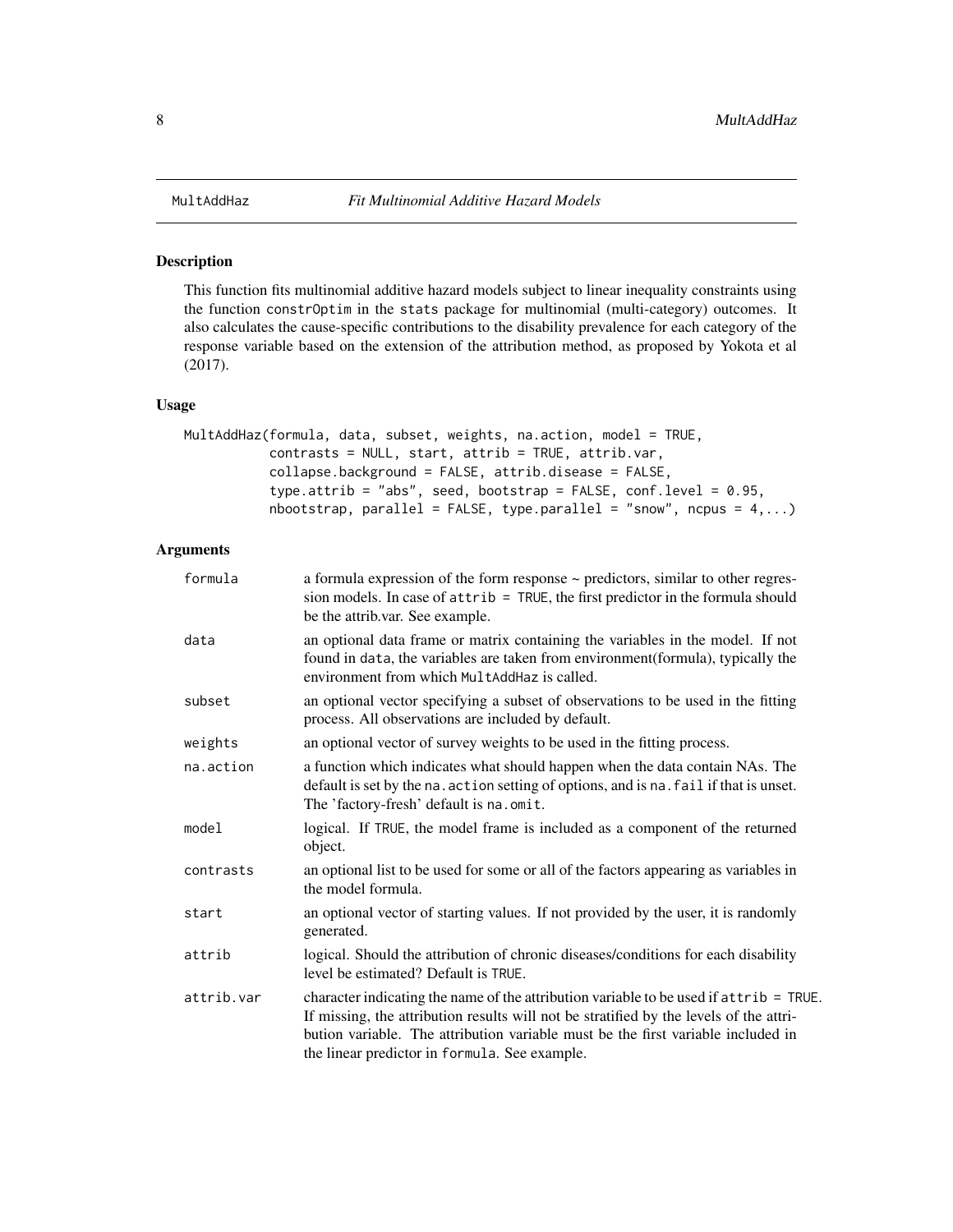collapse.background logical. Should the background be collapsed across the levels of the attrib.var for each disability level? If FALSE, the background will be estimated for each level of the attrib.var. If TRUE, only one background will be estimated. If TRUE, attrib.var must be specified. Default is FALSE.

- attrib.disease logical. Should the attribution of diseases be stratified by the levels of the attribution variable for each disability level? If FALSE, the attribution of diseases will not be stratified by the levels of the attrib.var. If TRUE, the attribution of diseases will be estimated for each level of the attrib.var. If TRUE, interaction between diseases and the attribution variable must be provided in the formula. Default is FALSE.
- type.attrib type of attribution to be estimated. The options are "abs" for absolute contribution, "rel" for relative contribution, or "both" for both absolute and relative contributions. Default is "abs".
- seed integer indicating the random seed.
- bootstrap logical. Should bootstrap percentile confidence intervals be estimated for the model parameters and attributions? Default is FALSE. See details.
- conf. level scalar containing the confidence level of the bootstrap percentile confidence intervals. Default is 0.95.
- nbootstrap integer. Number of bootstrap replicates.
- parallel logical. Should parallel calculations be used to obtain the bootstrap percentile confidence intervals? Default is FALSE.
- type.parallel type of parallel operation to be used (if parallel = TRUE), with options: "multicore" and "snow". Default is "snow". See details.
- ncpus integer. Number of processes to be used in the parallel operation: typically one would choose this to be the number of available CPUs. Default is 4.
- ... other arguments passed to or from the other functions.

#### Details

The model is a generalized linear model with a non-canonical link function, which requires a restriction on the linear predictor ( $\eta \ge 0$ ) to produce valid probabilities. This restriction is implemented in the optimization procedure, with an adaptive barrier algorithm, using the function constrOptim in the stats package.

The variance-covariance matrix is based on the observed information matrix.

This version of the package only allows the calculation of non-parametric bootstrap percentile confidence intervals (CI). Stratified bootstrap is applied to each category of the outcome. Also, the function gives the user the option to do parallel calculation of the bootstrap CI. The snow parallel option is available for all operating systems (Windows, Linux, and Mac OS) while the multicore option is only available for Linux and Mac OS systems. These two calculations are done by calling the boot function in the boot package. For more details see the documentation of the boot package.

More information about the multinomial additive hazard model and the estimation of the contribution of chronic conditions to the disability prevalence can be found in the references.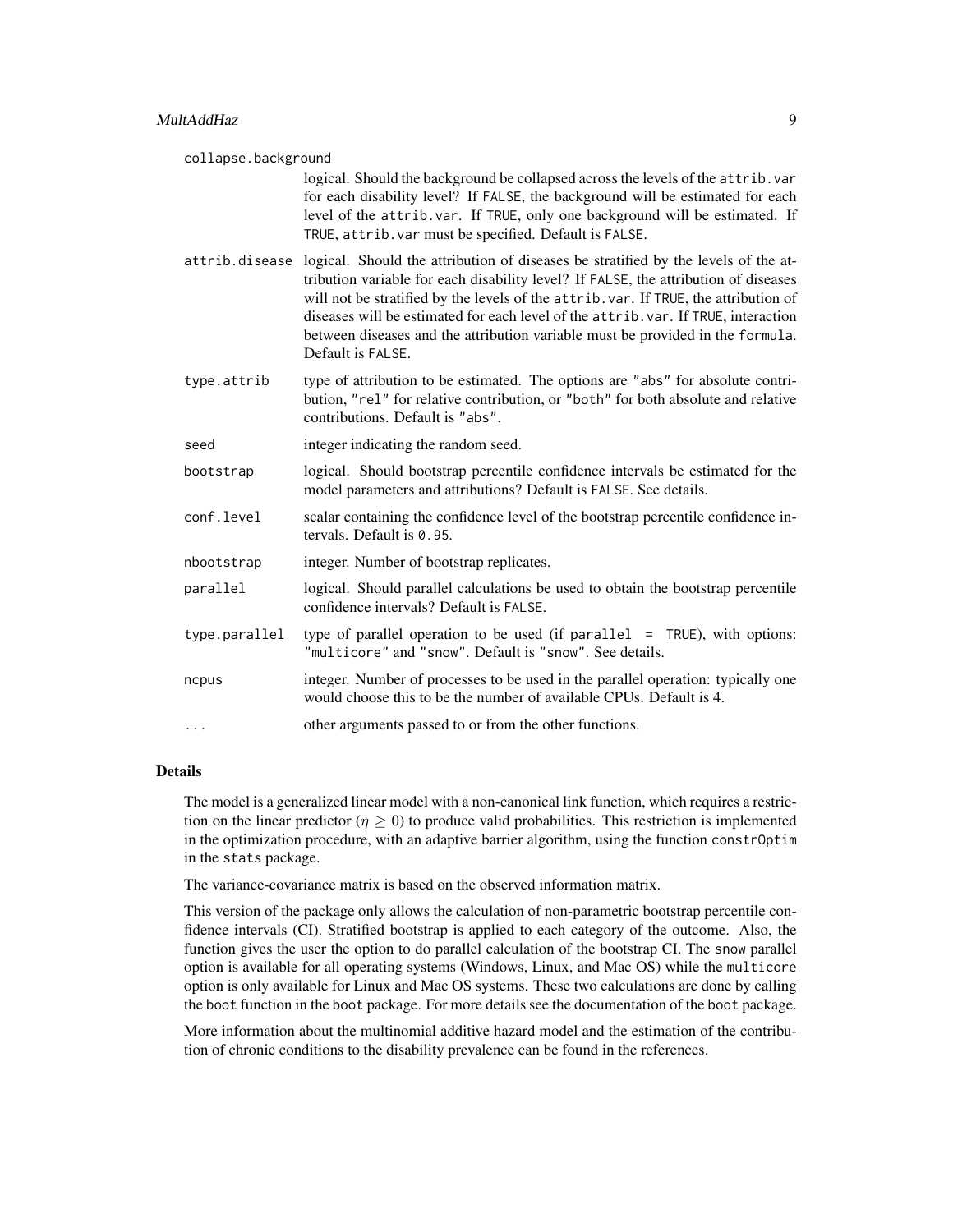#### <span id="page-9-0"></span>Value

A list with arguments:

| coefficients | column matrix with the regression coefficients.                                                                                                                                                                                                                                                                                                                                                                   |
|--------------|-------------------------------------------------------------------------------------------------------------------------------------------------------------------------------------------------------------------------------------------------------------------------------------------------------------------------------------------------------------------------------------------------------------------|
| сi           | matrix with confidence intervals calculated via bootstraping (if bootstrap $=$ TRUE)<br>or as the inverse of the observed information matrix.                                                                                                                                                                                                                                                                     |
| resDeviance  | residual deviance.                                                                                                                                                                                                                                                                                                                                                                                                |
| df           | degrees of freedom.                                                                                                                                                                                                                                                                                                                                                                                               |
| pvalue       | column matrix of p-values based on the Wald test. Only provided if bootstrap = FALSE.                                                                                                                                                                                                                                                                                                                             |
| stdError     | column matrix with the standard errors for the parameter estimates based on the<br>inverse of the observed information matrix. Only provided if bootstrap $=$ FALSE.                                                                                                                                                                                                                                              |
| <b>VCOV</b>  | variance-covariance matrix (inverse of the observed information matrix). Only<br>provided if bootstrap $=$ FALSE.                                                                                                                                                                                                                                                                                                 |
| contribution | for type. attrib = "abs" or "rel", a matrix is provided. For type. attrib = "both",<br>a list with two matrices ("abs" and "rel") is provided. This represents the con-<br>tribution of each predictor in the model (usually diseases) to the disability preva-<br>lence. Percentile bootstrap confidence intervals are provided if bootstrap = TRUE.<br>If $attribute = FALSE$ , it returns a logical, $FALSE$ . |
| bootsRep     | matrix with the bootstrap replicates of the regression coefficients and contribu-<br>tions (if $attribute = TRUE$ ).                                                                                                                                                                                                                                                                                              |
| conf.level   | confidence level of the bootstrap CI. Only provided if bootstrap = TRUE.                                                                                                                                                                                                                                                                                                                                          |
| bootstrap    | logical. Was bootstrap CI requested?                                                                                                                                                                                                                                                                                                                                                                              |
| call         | the matched call.                                                                                                                                                                                                                                                                                                                                                                                                 |

#### Author(s)

Renata T. C. Yokota. This function is based on the R code developed by Caspar W. N. Looman and Wilma J. Nusselder for the binomial additive hazard model with modifications and adaptations for the multinomial case.

#### References

Yokota, R.T.C., Van Oyen, H., Looman, C.W.N., Nusselder, W.J., Otava, M., Kifle, Y.W., Molenberghs, G. (2017). Multinomial additive hazard model to assess the disability burden using crosssectional data. Biometrical Journal, 59(5), 901-917.

#### See Also

[BinAddHaz](#page-1-1)

#### Examples

data(disabData)

## Model without bootstrap CI and no attribution ## Not run: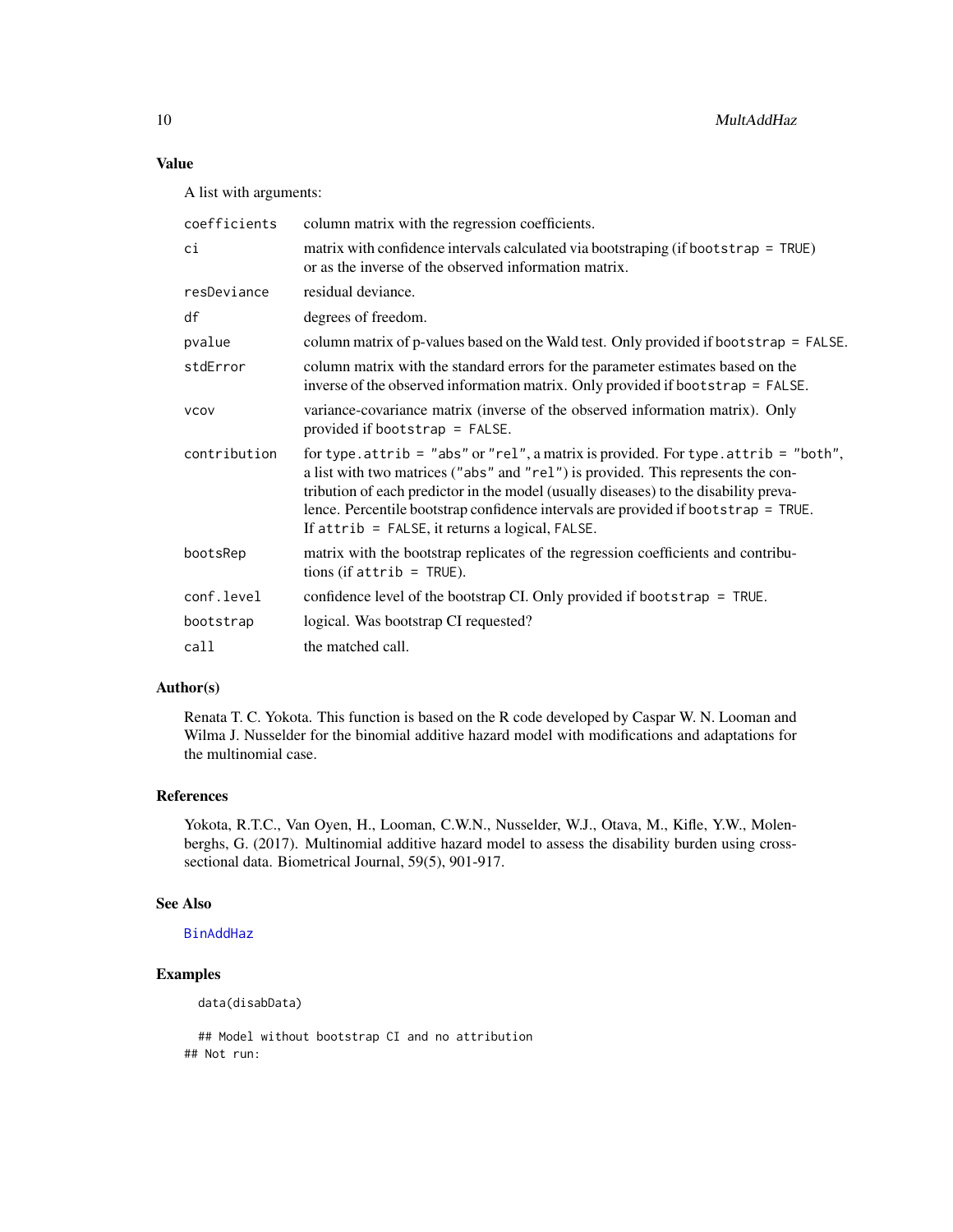#### MultAddHaz 11

```
fit1 <- MultAddHaz(dis.mult \sim diab + arth + stro, data = disabData, weights = wgt,
                   attrib = FALSE)summary(fit1)
## Model with bootstrap CI and attribution without stratification, no parallel calculation
# Warning message due to the low number of bootstrap replicates
```

```
fit2 <- MultAddHaz(dis.mult ~ diab + arth + stro , data = disabData, weights = wgt,
                   attrib = TRUE, collapse.background = FALSE, attrib.disease = FALSE,
                 type.attrib = "both", seed = 111, bootstrap = TRUE, conf.level = 0.95,
                   nbootstrap = 5)
summary(fit2)
```
## Model with bootstrap CI and attribution of diseases and background stratified by ## age, with parallel calculation of bootstrap CI # Warning message due to the low number of bootstrap replicates

```
diseases <- as.matrix(disabData[,c("diab", "arth", "stro")])
fit3 <- MultAddHaz(dis.mult ~ factor(age) -1 + diseases: factor(age), data = disabData,
                   weights = wgt, attrib = TRUE, attrib. var = age,
              collapse.background = FALSE, attrib.disease = TRUE, type.attrib = "both",
                   seed = 111, bootstrap = TRUE, conf.level = 0.95, nbootstrap = 5,
                   parallel = TRUE, type.parallel = "snow", ncpus = 4)
```
summary(fit3) ## End(Not run)